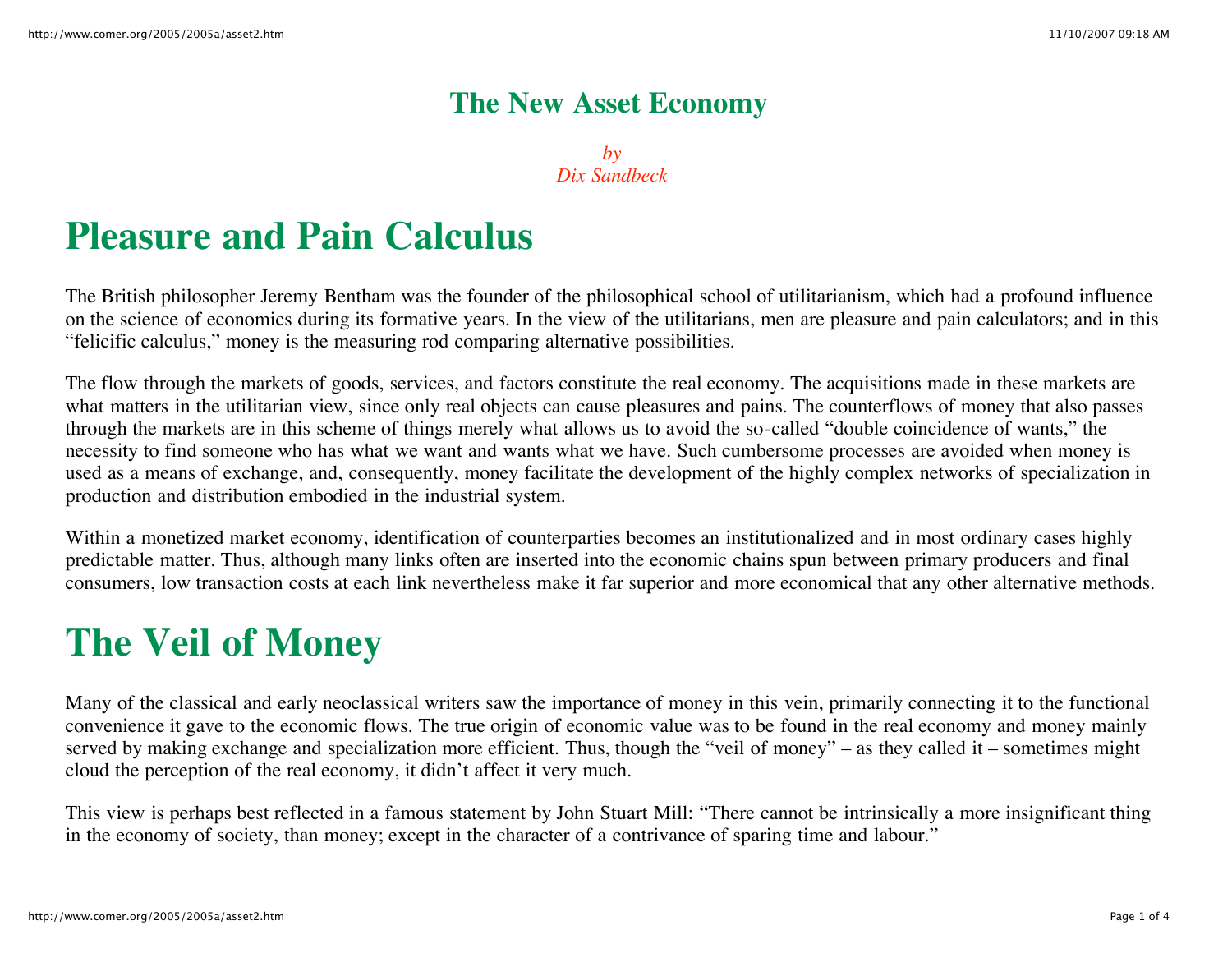Money was also the measuring rod used to express the results of pleasure-pain calculi. Again, it was viewed in an inert role that left the fundamental mechanisms of the real economy untouched except for the help its impartial measures offered men in rationally choosing the most advantageous path toward an optimal pleasure-pain balance.

Half a century after Mill, Marshall was still more or less in line with this view when he declared: "…money is the center around which economic science clusters...because in this world of ours it is the one convenient means of measuring human motive on a large scale." Although pleasures and pains in Marshall's more mundane world became 'satisfactions and sacrifices,' men were still busily occupied by double-entry bookkeeping over these balances.

This was the state of affairs when Thorstein Veblen published his first major opus, *The Theory of the Leisure Class*. Veblen's forte was that he mastered a much broader view than most of his contemporary establishment economists, as he was fully up-to-date with the developments in other social sciences of his day. This led him to put emphasis on, firstly, the Darwinist implication that economic institutions should be viewed as the products of accumulative social changes. Secondly, the necessity to incorporate the behavioral aspect offered by the psychological science when analyzing man's economic relations.

When man habitually uses money in exchanges, and compares everything in terms of money values, a psychological effect arises that changes behavioral attitudes and habits. Money no longer is just a convenience, facilitating exchange and production, but turns into an economic goal of its own. It no longer just measures pleasures and pains, but in itself might also be the origin of these. This turns money into an object shaping our social norms, causing its mere possession to serve as a sign of personal accomplishment and status. Mastery over money must therefore be shown at all times by "conspicuous consumption" – a term coined by Veblen.

When money acts as a powerful driver of men's motives, the functional operations of an exchange economy can also be seen from an opposite perspective. Goods and services are not merely produced in response to demands arising from primary utility needs, but to fulfill the money motive of the individuals in control of the production side of the economy. This perspective brings the asymmetric tendencies of the economy into focus, as it creates an incentive for the production controllers not just to be passive responders to incidental demand shifts, but to try and influence demand shifts toward patterns that best serves their money motives.

Meanwhile, the conspicuous consumption connected to money's status role creates another consequence in conflict with the neoclassical market theory. Goods and services in their real economic role as objects that satisfy functional needs have diminishing rates of utility. But this might not be so when they are acquired to serve as status symbols.

For instance, many of the executives exposed in the recent spate of corporate asset raiding scandals have been linked to lifestyles of an almost pathological extravagance. Part of this extravagance requires that they maintain lavish abodes and garages stuffed with high priced luxury cars in New York, London, the Riviera, and where else the displayers of conspicuous consumption congregate. However, as humans they still can only sleep in one bedroom at a time and, likewise, only be driven around by their uniformed drivers in one car at a time. Obviously, the functional utility value of each extra mansion and each extra car diminishes sharply, pretty much as it would do for everyone else. But seen as objects of conspicuous consumption, the status and role-play value of extra units of luxury items does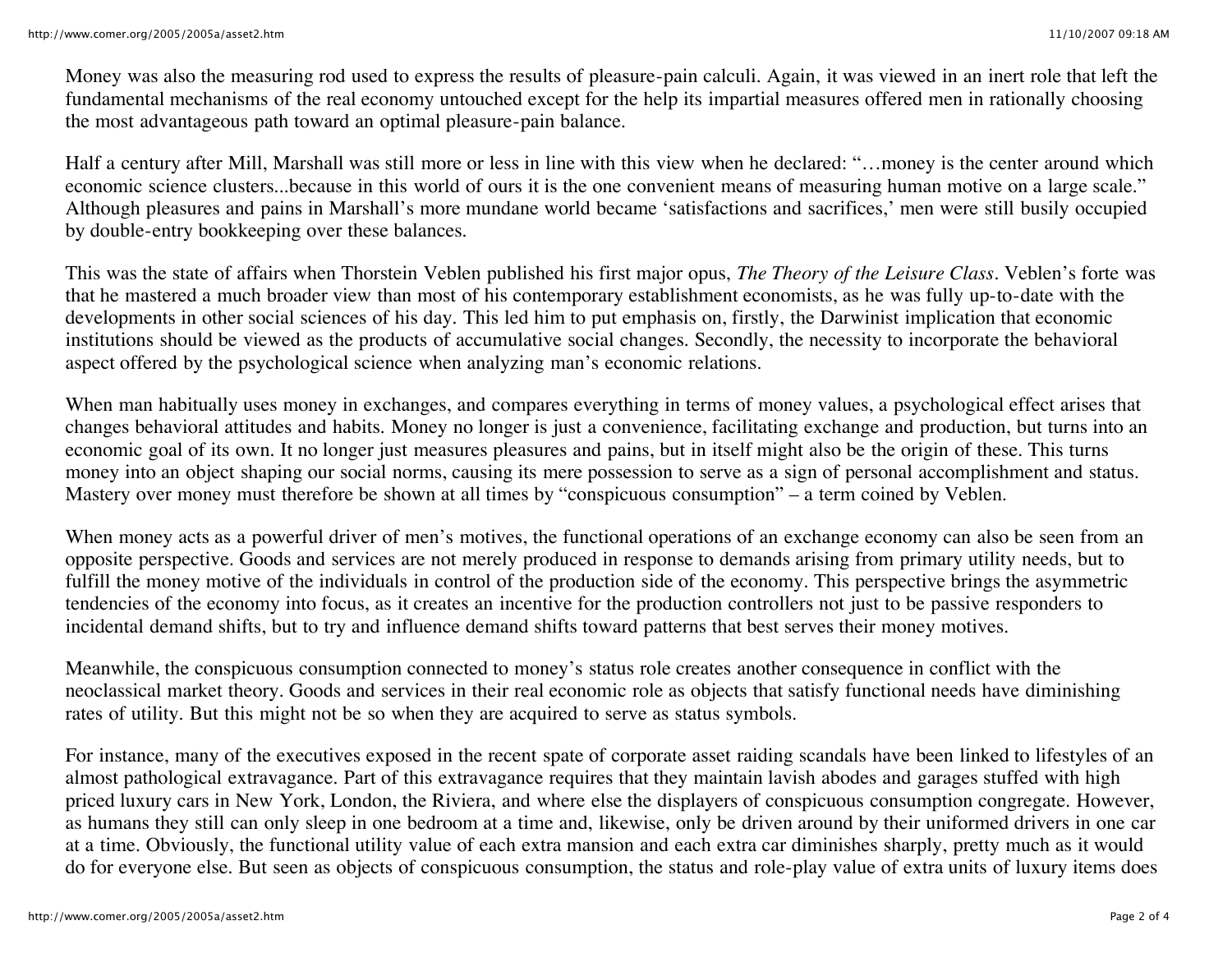not similarly diminish, but may even increase.

## **The Measure of Growth**

The traditional definition of money is that it is as a medium of exchange (its transactional use) and a store of wealth. However, these two functions parted company in recent decades. Base money – whether it is bills stuffed in boxes under the bed or held as balances on transactional bank accounts – earns no or negligible interests, but remains the transactional media used in exchange. Contrary to this, liquid financial assets – often called near-money – earns incomes either as interest or capital gains, but won't be accepted in the local supermarket as payments. They have to be converted into transactional money first, either coins and notes, or a balance on a bank account accessible by sliding a debit card through the supermarket's card terminal.

The growing role of near-money, not only as the preferred store of wealth but also as a component of the economic patterns in general, is most visible in the US economy. Here transactional money (M2) grew 3 times from 1980 to 2000, somewhat less than the 3.5 times gain in nominal GDP, while liquid financial assets rose more than 5 times. Other developed economies, such as Canada, the UK, and Germany show similar trends, though to a lesser degree.

Modern economic theory remains focused on the real economy. When growth variables such as the GDP expand, it is interpreted as the result of changes in the real economy, for instance higher physical factor productivity, leaving money relegated to its old role of the numerator that measures the growth.

# **The Growing Role of Near-money**

However, recent growth patterns put questions to the minimal role that economic theory still assigns to money. In the real economy, each exchange making up the economic flows involves the opposite movements of two equal values. The value of the goods and services that the seller sells must represent an equal value to the sum of money that the buyers pay, not only in the minds of the two individuals engaged in an exchange, but also in the accounting that our statistical capture of variable aggregates and their growth changes over time is based on.

This is not only the case with exchanges of goods and services, exchanges of liquid financial assets also involves such opposite flows intermediated by money. This means that when rising stock of wealth are reflected in rising transactional volumes of near-money, this impacts the size of the GDP. The implication is that we cannot be sure that registered growth in the GDP originates in the real economy. Seen in isolation, it might just as well reflect changes in stocks and derived transactional volumes of liquid financial assets.

A key facet of recent changes is that issuing near-money, both in the public and private sectors, increasingly financial expenditures. If